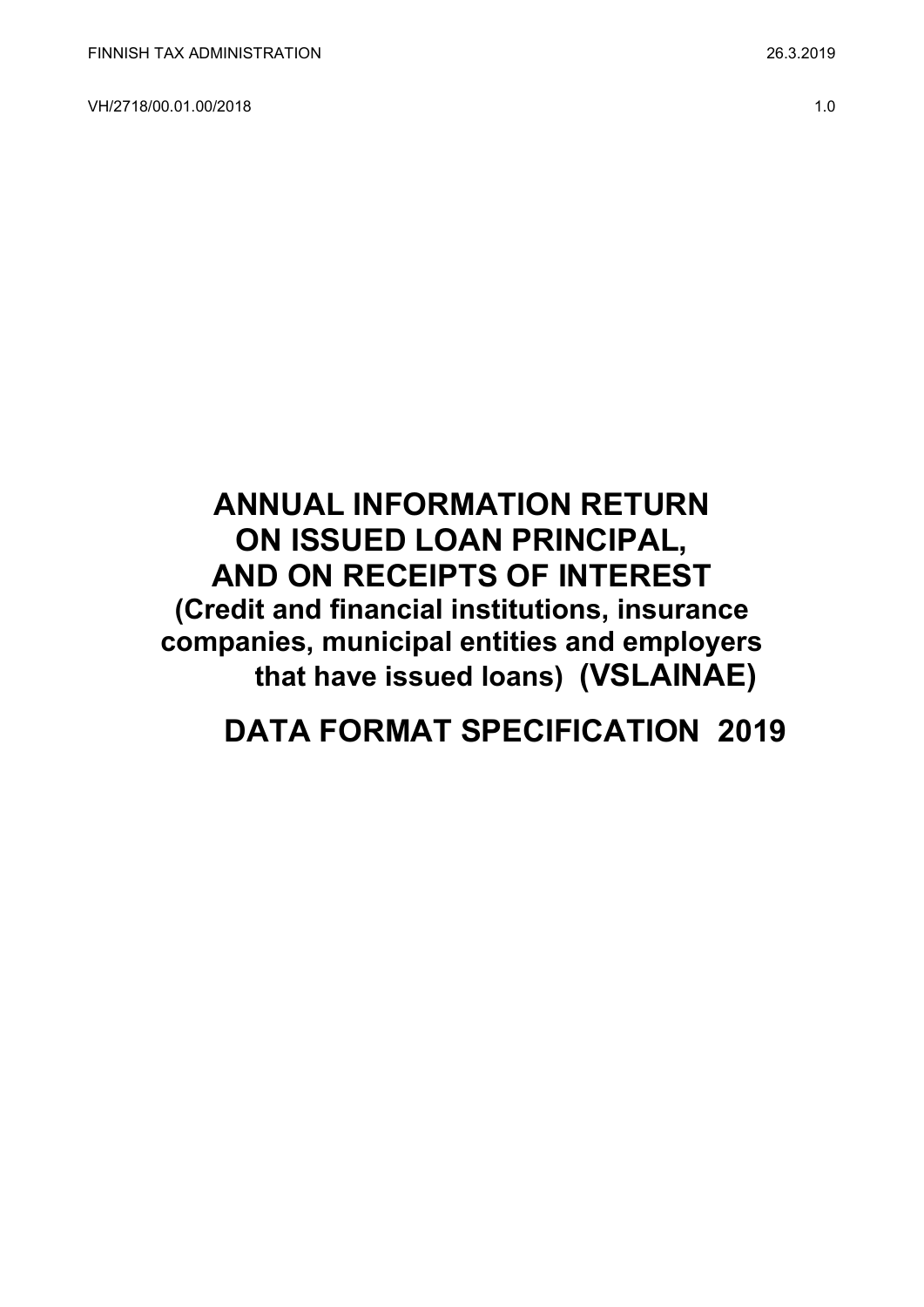# **TABLE OF CONTENTS**

| 1            |                                                              |  |  |  |  |  |  |
|--------------|--------------------------------------------------------------|--|--|--|--|--|--|
| $\mathbf{2}$ | DESCRIPTION OF THE INFORMATION FLOW AND SUBMITTAL OF FILES 3 |  |  |  |  |  |  |
|              | 2.1                                                          |  |  |  |  |  |  |
| 3            |                                                              |  |  |  |  |  |  |
| 4            |                                                              |  |  |  |  |  |  |
| 5            |                                                              |  |  |  |  |  |  |
| 6            |                                                              |  |  |  |  |  |  |
| 7            |                                                              |  |  |  |  |  |  |
| 8            |                                                              |  |  |  |  |  |  |
| 9            |                                                              |  |  |  |  |  |  |
|              | 9.1                                                          |  |  |  |  |  |  |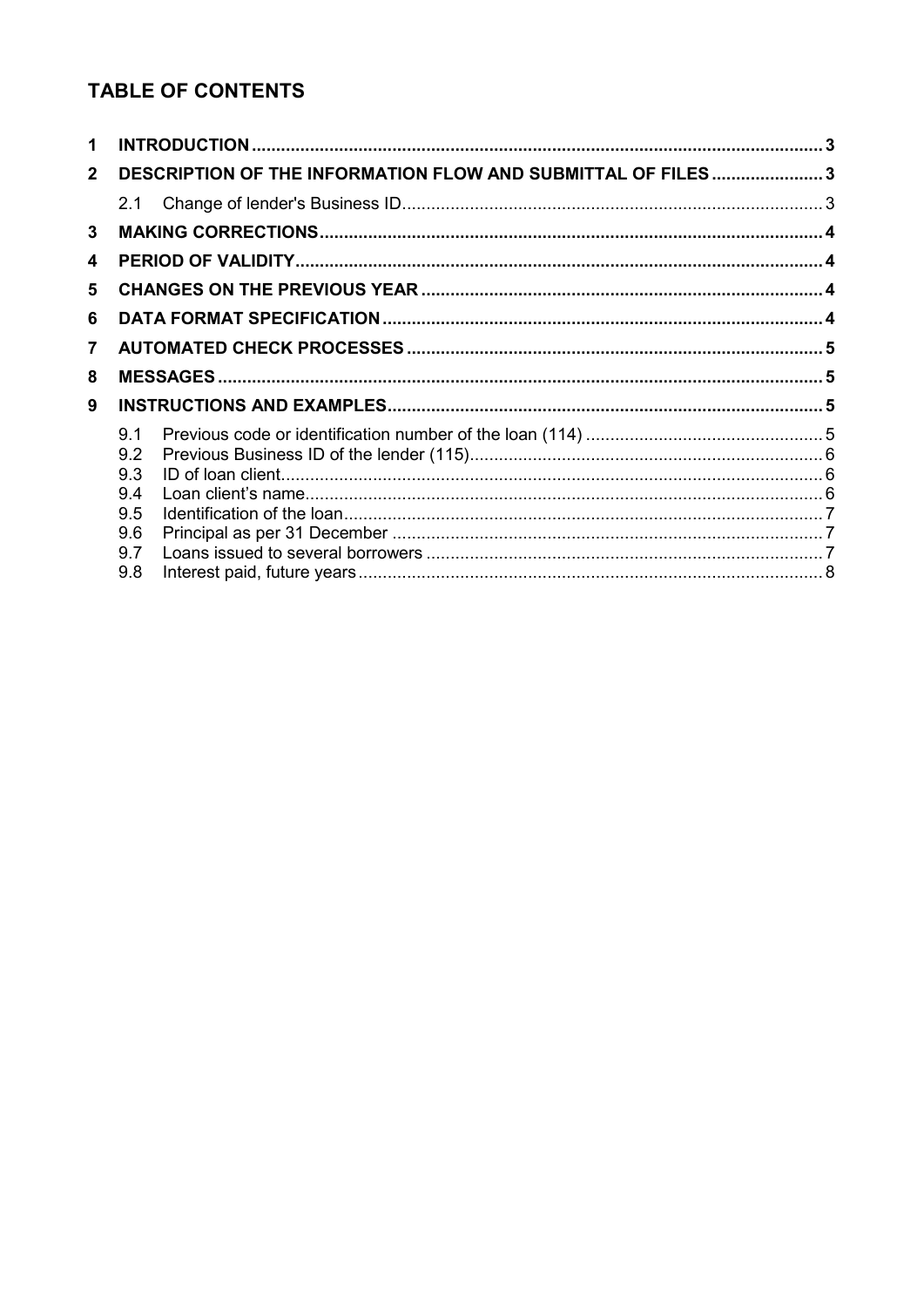# **Change history**

| <b>Date</b> | <b>Version</b> | <b>Description</b>                                       |
|-------------|----------------|----------------------------------------------------------|
| 26.3.2019   | 1.0            | First release concerning the 2019 taxable year.          |
| 23.4.2019   |                | Some corrections were made to 7 List of the data content |
| 16.12.2020  |                | Text correction to chapter 3.                            |

#### <span id="page-2-0"></span>**1 INTRODUCTION**

This guidance explains the structure of the required inbound file and the check procedures that follow. For more information, see tax.fi > About us > Information and material on taxation > IT developers > e-Filing guidance > Electronic filing of information returns General description.

#### <span id="page-2-1"></span>**2 DESCRIPTION OF THE INFORMATION FLOW AND SUBMITTAL OF FILES**

For more information on how filers must identify themselves electronically, on the requirements on Katso ID and Katso Role, and on the information flow's check routine for authorizations, click [here.](https://www.ilmoitin.fi/webtamo/sivut/IlmoituslajiRoolit?kieli=en&tv=VSLAINAE)

Pursuant to § 16, Act on Assessment Procedure, credit institutions, financial institutions, internal company banks issuing loans to employees, insurance companies, municipalities and employers must send reports to the Finnish Tax Administration on all granted loans, including specifications of their purpose of use and interest paid by the debtor to the lender.

Starting 2019, loans issued to more than one borrowers must be reported in a new way. You must prepare separate data sets for each borrower (=loan client, co-debtorFor example, if there are two people that share a loan, submit two sets of data. For detailed instructions, see section 9.7.

It is not necessary to report the loan contracts referred to in Chapter 7, § 7, subsection 1 of Consumer Protection Act, known as credits with a running account. The definition of a 'running account credit' given in Consumer Protection Act includes general credit card contracts, special credit card contracts, bank accounts with a credit limit and other similar contracts involving credit use at the consumer's discretion — without requiring a decision on the lender's part as to granting an amount for the consumer to borrow.

No data on the loan is required if both its principal and interest equal zero euros.

#### <span id="page-2-2"></span>**2.1 Change of lender's Business ID**

If your Business ID has changed (because of a bank merger, acquisition or any other reason) you are requested, as the party submitting the report (either the merged company or the acquiring company) to contact the Tax Administration before submitting the reports:

Finnish Tax Administration Heli Annala heli.annala@vero.fi Tanja Jämsä [tanja.jamsa@vero.fi](mailto:tanja.jamsa@vero.fi)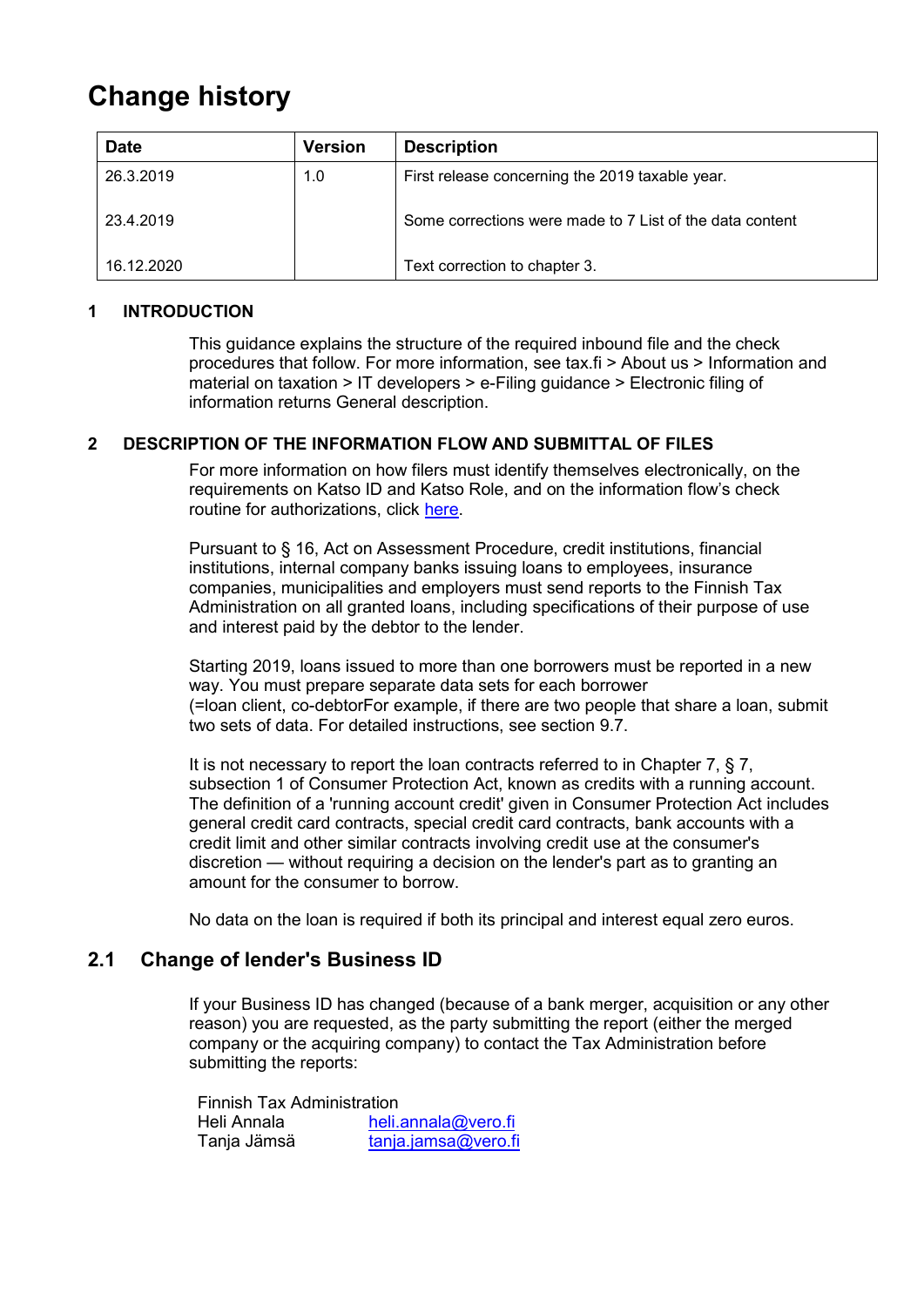#### <span id="page-3-0"></span>**3 MAKING CORRECTIONS**

For information, see the article called Making corrections to submitted annual information tax.fi > About us > Information and material on taxation > IT developers > e-Filing guidance > Making corrections to e-filed submittals of information returns.

#### <span id="page-3-1"></span>**4 PERIOD OF VALIDITY**

This specification sets out the requirements of file formatting that come into force 26 March 2019 and continue to be in force until a new version of this specification is released.

For deadline dates for filing, see tax.fi > Verohallinto > Tietoa verotuksesta > Ohjelmistokehittäjät > Aikataulut (Available in Finnish and Swedish).

#### <span id="page-3-2"></span>**5 CHANGES ON THE PREVIOUS YEAR**

| Version   ID |                                                          | Data element                                                                                                                                                                                                     | <b>Description</b>                                    |
|--------------|----------------------------------------------------------|------------------------------------------------------------------------------------------------------------------------------------------------------------------------------------------------------------------|-------------------------------------------------------|
|              |                                                          |                                                                                                                                                                                                                  | Some rearrangements of data<br>elements and positions |
| 1.0          | 9-12/058                                                 | Calendar year                                                                                                                                                                                                    | Year changed                                          |
|              | 15-25/010                                                | Lender's personal identity code or Business ID                                                                                                                                                                   | Format changed<br>YTUNNUS  HETU→<br>YTUNNUS2  HETU2   |
|              | 225-235/107<br>236-246/108<br>247-257/109<br>258-268/110 | Situations of shared liability, 2nd sharing party<br>Situations of shared liability, 3rd sharing party<br>Situations of shared liability, 4th sharing party<br>Situations of shared liability, 5th sharing party | ID removed                                            |

#### <span id="page-3-3"></span>**6 DATA FORMAT SPECIFICATION**

| <b>Position</b> | ID  | P/V    | T  | L/T    | <b>Description</b>                                                                                         | Format                          | <b>Values</b> |
|-----------------|-----|--------|----|--------|------------------------------------------------------------------------------------------------------------|---------------------------------|---------------|
| $1 - 8$         | 000 | P      | T  |        | Identifier                                                                                                 | AN <sub>8</sub>                 | VSLAINAE      |
| 10              | 082 | V      |    |        | <b>Deletion</b>                                                                                            | A1                              | D             |
| $11 - 14$       |     |        |    |        | Reserve space                                                                                              |                                 |               |
| $15 - 18$       | 058 | P      | Т  |        | Calendar year                                                                                              | <b>VVVV</b>                     | 2018          |
| $20 - 32$       | 010 | P      | т  |        | Lender's personal identity code or Business ID                                                             | YTUNNUS2  <br>HETU <sub>2</sub> |               |
| 34-44           | 083 | P      |    | $\ast$ | Personal ID / Business ID of loan client<br>See 9.3 ID of loan client                                      | YTUNNUS  <br><b>HETU</b>        |               |
| 46-80           | 085 | V/P    | ET | $\ast$ | Loan client's name<br>See 9.4 Loan client's name                                                           | AN35                            |               |
| 82-116          | 101 | P      | т  |        | Code or identification number of the loan<br>See 9.5 Identification of the loan                            | AN35                            |               |
| 118-119 102     |     | P      |    |        | Purpose of use of the loan<br>01 = permanent home or major home repair financing<br>$09 =$ other financing | N <sub>2</sub>                  | 01,09         |
| 121-122 103     |     | $\vee$ |    |        | Loan has more than one purpose<br>$01$ = one purpose only<br>$02$ = more than one purpose                  | N <sub>2</sub>                  | 01, 02        |
| 124-135 104     |     | V      |    | $\ast$ | Interests paid                                                                                             | R9,2                            |               |
| 137-148 105     |     | $\vee$ |    |        | Interest paid, future years<br>See 9.8 Interest paid, future years                                         | R9,2                            |               |
| 150-161 106     |     | $\vee$ |    | $\ast$ | Principal as per 31 December<br>See 9.6 Pricipal as per 31 December                                        | R9,2                            |               |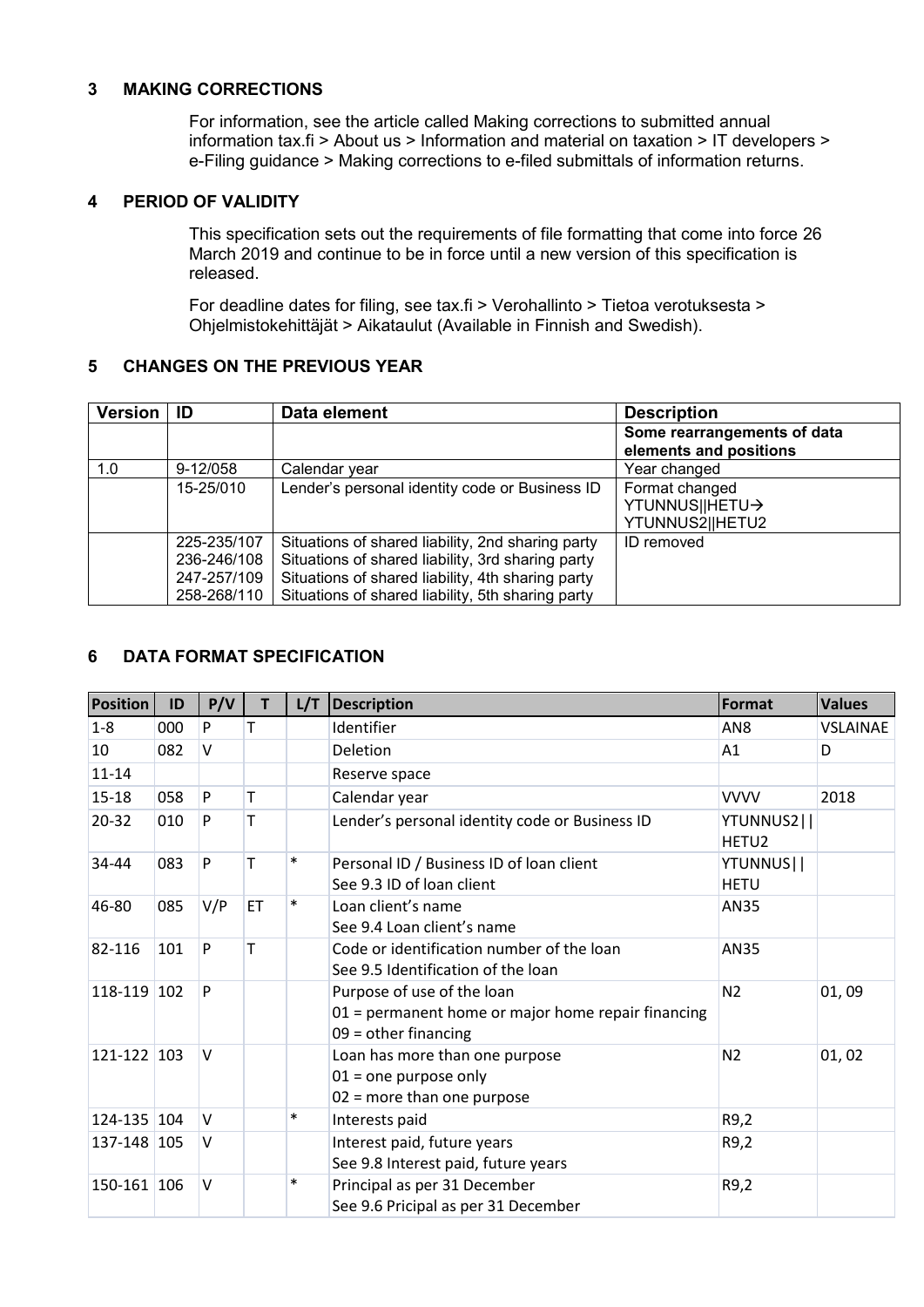| 163-165 111 |     | P      |           |        | Quantity of borrowers<br>See 9.7 Virhe. Viitteen lähdettä ei löytynyt.                                                                                                   | N <sub>3</sub>                   |       |
|-------------|-----|--------|-----------|--------|--------------------------------------------------------------------------------------------------------------------------------------------------------------------------|----------------------------------|-------|
| 167-201 112 |     | v      |           |        | Description of loan purpose and financial objectives                                                                                                                     | AN35                             |       |
| 203-204 113 |     | $\vee$ |           |        | Other party, not the loan client, pays the interest<br>$01$ = the loan client himself pays the interest<br>02 = another party, not the loan client, pays the<br>interest | N <sub>2</sub>                   | 01,02 |
| 206-240 114 |     | V      | <b>ET</b> | ∗      | Previous code or identification number of the loan<br>See 9.1 Previous code or identification number of the<br>loan (114)                                                | AN35                             |       |
| 242-250 115 |     | V      | ET        | $\ast$ | Previous Business ID of the lender<br>See 9.2 Previous Business ID of the lender (115)                                                                                   | <b>YTUNNUS</b>                   |       |
| 252-286 041 |     | v      |           |        | Name of data provider/contact person                                                                                                                                     | AN35                             |       |
| 288-322 042 |     | v      |           |        | Phone number of data provider/contact person                                                                                                                             | PUHELIN2                         |       |
| 324-358 048 |     | V      |           |        | Software application that produced the file                                                                                                                              | AN35                             |       |
| 360-371 014 |     | P      |           |        | Name of the software that produced the file                                                                                                                              | Υ-<br>TUNNUS_AN<br>2             |       |
| 373-386 198 |     | P      |           |        | Software-generated timestamp                                                                                                                                             | <b>PPKKVVVV</b><br><b>HHMMSS</b> |       |
|             | 999 | P      |           |        | Final identifier                                                                                                                                                         | $+N8$                            |       |

# <span id="page-4-0"></span>**7 AUTOMATED CHECK PROCESSES**

| New/<br>Chan-<br>ged | ID         | <b>Description of rule</b>                                                                                            |
|----------------------|------------|-----------------------------------------------------------------------------------------------------------------------|
|                      | 104<br>106 | Principal (106) is mandatory if interest (104) is not reported.                                                       |
|                      |            | #137; Report either interest (104) or principal (106) in the record.                                                  |
|                      | 106<br>104 | Interest (104) is mandatory if principal (106) is not reported.                                                       |
|                      |            | #137; Report either interest (104) or principal (106) in the record.                                                  |
|                      | 104        | #1342; Paid interest (104) must be greater than, or equal to, Paid interest relating                                  |
|                      | 105        | to future years (105).                                                                                                |
|                      | 104<br>105 | #1343; Paid interest relating to future years (105) must not be populated unless<br>Paid interest (104) is populated. |
|                      | 010        | #1344; Lender's personal identity code or Business ID (010) must be different                                         |
|                      | 115        | from the Previous Business ID of the lender (115).                                                                    |
|                      | 101        | #1345; Code or identification number of the loan (101) must be different from the                                     |
|                      | 114        | Previous Code or Identification No of Loan (114).                                                                     |
|                      | 083        | #1348; If a dummy code is given as the Debtor's ID (083), you must populate                                           |
|                      | 085        | Debtor's Name (085).                                                                                                  |

## <span id="page-4-1"></span>**8 MESSAGES**

Not applicable to this information flow.

# <span id="page-4-2"></span>**9 INSTRUCTIONS AND EXAMPLES**

# <span id="page-4-3"></span>**9.1 Previous code or identification number of the loan (114)**

The previous code or ID number of the loan is submitted if the terms and conditions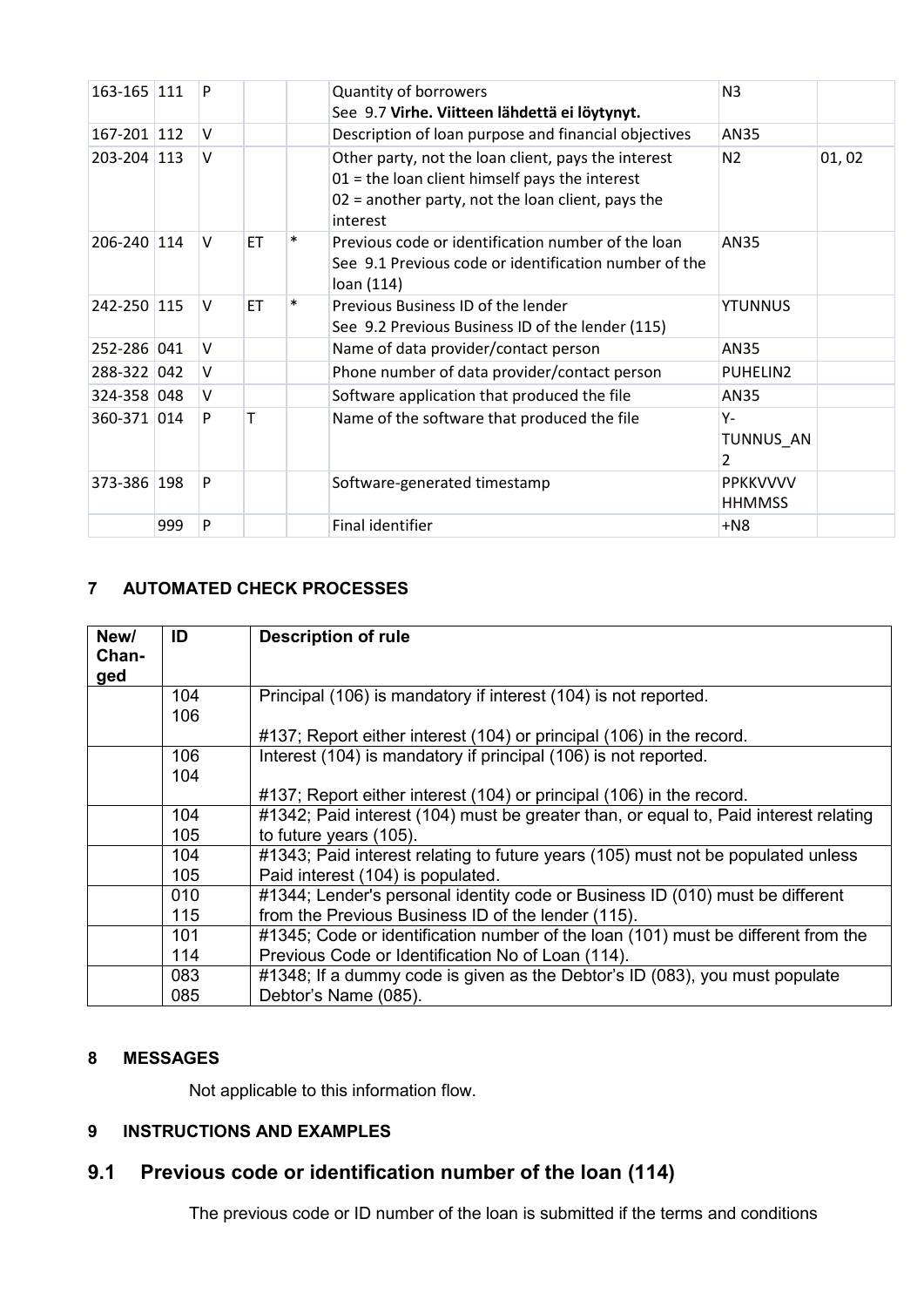of the loan remain the same. This information is only given in the year when the change took place.

Example: Your system has forced the change of loan code 1234A into loan code 56789B some time during 2019. In your 2019 information return filing you must give the new code 56789B in 'Code or identification number of the loan' and the old code 1234A in this data element.

In your 2020 filing ALL you have to write is 'Code or identification number of the loan' (56789B) and not duplicate your reporting of the change.

If two (or more) loans were combined into one new loan, do the following: Include the two (or more) previous loans in this information return, using their original codes/IDs, reporting their paid interest as zero euros and their principal as zero euros.

Then report the new loan in this information return, its new code/ID, including the payments of interest during the taxable year, and the amount of its principal at December 31st. Do NOT report any previous code or ID of any of the loans.

If you correct a return filed earlier, and this earlier return shows the previous code or ID number of the loan, you must submit that detail again in the correction return.

## <span id="page-5-0"></span>**9.2 Previous Business ID of the lender (115)**

The Business ID of the previous lender is given, if the terms and conditions of the loan remain the same. This information is only given in the year when the change took place.

Example: The lender organisation previously had the Business ID 1234567-8 but it was changed into 2345678-9 some time during 2019. In your 2019 filing, you must write the new Business ID 2345678-9 in 'Personal or Business ID of the Lender' (pos. 15-25) and the old Business ID 1234567-8 in this data element.

In your 2020 filing, ALL you have to write is 'Personal or Business ID of the Lender' (2345678-9) and not duplicate your reporting of the change.

And if the loan code were to change, see above for the instructions for 'Previous code or identification number of the loan'.

If you correct a return filed earlier and this earlier return shows the previous Business ID of the lender, you must submit that detail again in the correction return.

#### <span id="page-5-1"></span>**9.3 ID of loan client**

Enter here the borrower's verified personal identity code or, for a natural person, their Business ID. If the borrower does not know the Business ID or the personal identity code of the natural person, enter their date of birth in the format ddmmyy-UUUU.

Only enter details on loans and interests for loans that are granted to borrowers who are physical persons or estates of deceased persons. Also file these details for selfemployed persons and agricultural or forestry operators.

# <span id="page-5-2"></span>**9.4 Loan client's name**

This information is mandatory if the loan client's personal identity code or Business ID is missing or incomplete, consisting of the date of birth only. Write the loan client's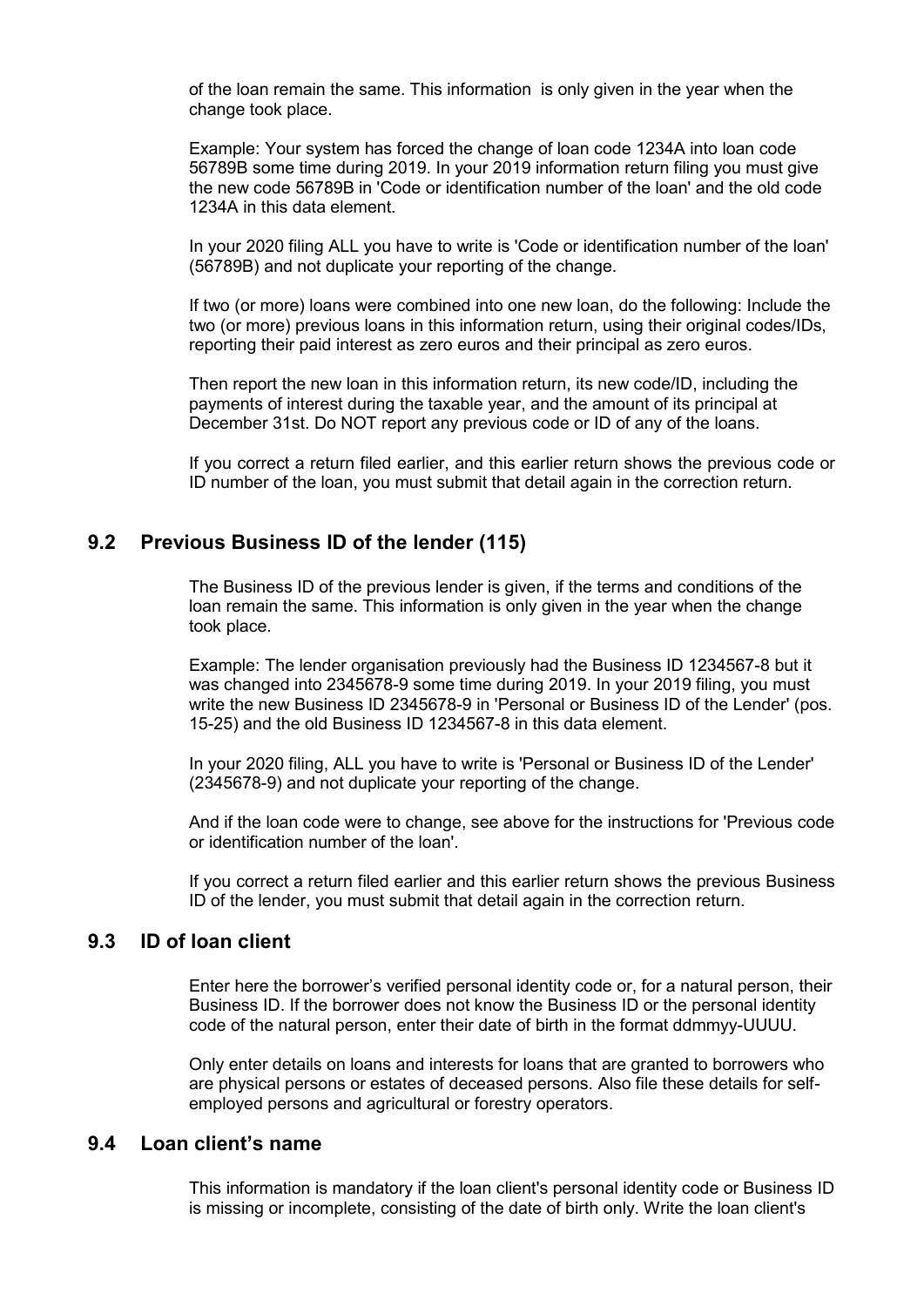name exactly as it is recorded in the registers of the credit or financial institution issuing the loan. Accordingly, fill in the name in this field in the data-record format associated with the Business ID or personal identity code – not in the format used in the loan agreement (if different).

## <span id="page-6-0"></span>**9.5 Identification of the loan**

Write the loan code/ID number in the same format as it is recorded in the data files or registers, for all loans or bank accounts with credit. The code or ID is the key for identifying the loan, and therefore you are requested to use the same code or ID in the same format during the following reporting years, in your future information return filings.

However, if you change the loan code/ID number from what it was before, you must indicate the previous, old loan code/ID in the "Previous code or identification no. of loan" data element.

The same string of digits cannot be the identifier of more than one loan. The code must not be made up of alphabetic characters alone.

## <span id="page-6-1"></span>**9.6 Principal as per 31 December**

The amount of the principal must be reported as the true end-of-year value.

Note: No data on the loan is required (no fixed-length formatted and no name-value formatted record), if

- Both its principal and interest equal zero euros or
- Its type is the 'running account' type of credit

## <span id="page-6-2"></span>**9.7 Loans issued to several borrowers**

If a loan has been issued to more than one parties, you must create specific data sets for each one in order to give the details. In other words, if the two spouses share a loan, submit two sets of data. The first set must contain the personal details of the first spouse, amount of loan principal, amount of interest, and other information about the loan. The second set must contain the other spouse's personal details and repeat the loan information of the first set. Under 'Quantity of borrowers', fill in '2' to indicate how many loan clients (=borrowers, co-debtors) there actually are.

Illustration:

There are 3 co-debtors. On 31 December, the principal stands at €25,000 and €349.24 is the paid interest in the course of the year. You must prepare three sets of data. Each one of them only contains one borrower's personal identity code or Business ID. In all the three sets, the loan ID, loan amount and interest paid are to be entered identically. In 'Quantity of Borrowers', indicate the actual number of debtors who share the liability for the loan.

First set 000:VSLAINAE 058:2019 010:1234567-8 083:131052-000T 085:Lisa Jones 101:5556 102:09 104:349,24